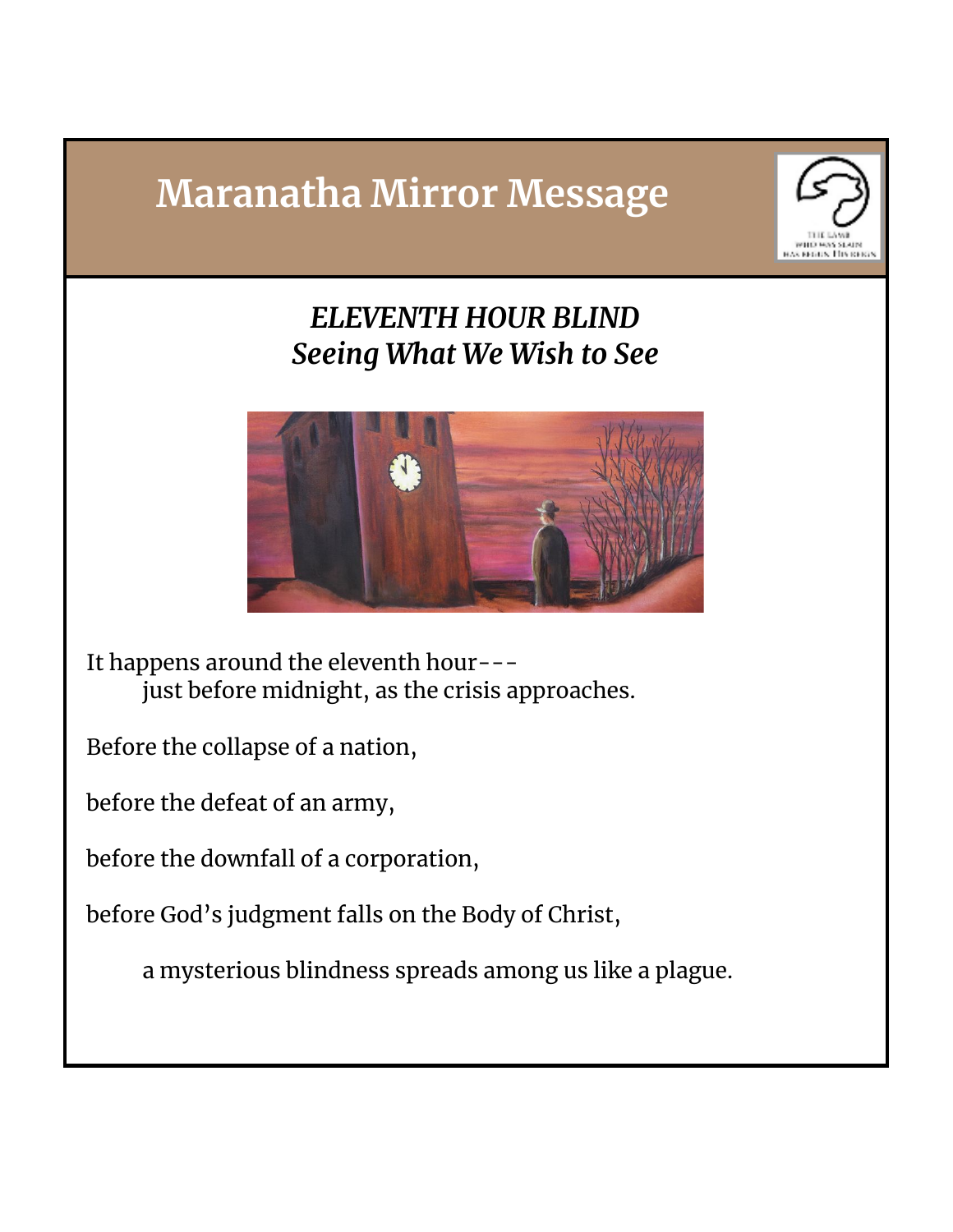

This form of blindness has been with us since the dawn of time. But it becomes an epidemic at the eleventh hour---

just before the crisis strikes.

It's called *seeing what we wish to see.*

The bridge is about to collapse---there are cracks in the steel, gaps in the concrete. But when a man cries, "Danger! This bridge is not safe!" he's arrested and jailed for disturbing the peace.



Two days later the bridge falls, killing 17 people.

A politician comes to power, promising prosperity and freedom for all. He is hailed as the savior of the nation. Then, right in the middle of a boisterous rally a woman cries out, *"This man never speaks the truth! Do*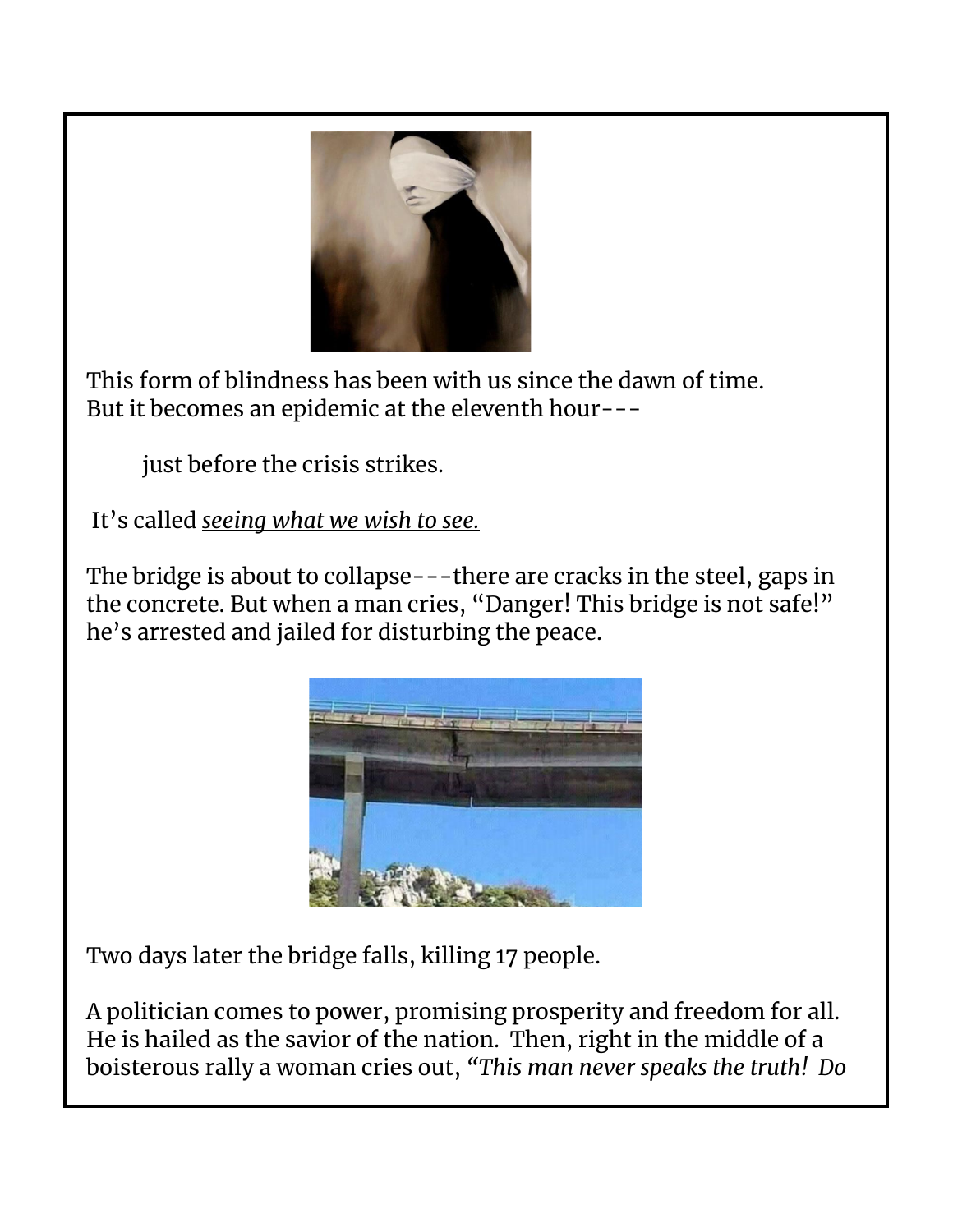*not trust him!"* The guards quickly take her off to prison, charging her with treason.

While the people happily submit to their new leader, *seeing only what they wish to see,*

he tightens his grip on power and emerges as a vicious tyrant.



Their freedom is gone. Their prosperity evaporates. Only misery remains.

Their eyesight is normal.

Yet they see only what they wish to see.

Corruption stares them in the face, and they see only wisdom, kindness and love—until it's too late.

Eleventh Hour Blindness is occurring at this hour in the worldwide Body of Christ. As the midnight hour of trial approaches, as the refining fires close in, many of us are becoming *"eleventh hour blind.*"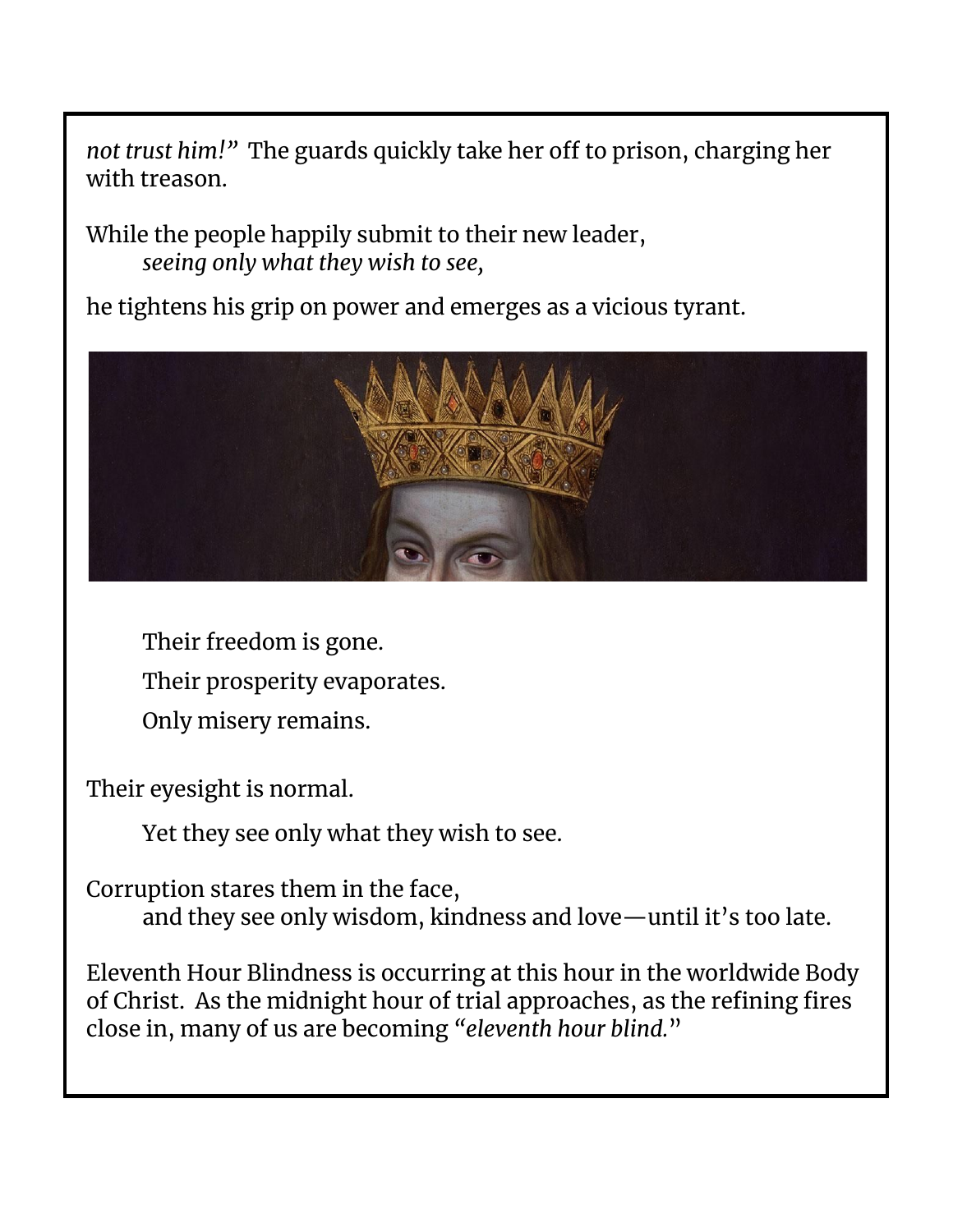We see only what we wish to see, ignoring the warning signs that God places before our eyes.

*"Beware of false prophets. You will know them by their fruits." Matthew 7:15,16*

But he's a Christian leader, respected all the way to Washington! She's the best television Bible teacher in the land! Deep within we know that we are looking at "Christian leaders" who are slaves to money.



Yet we see only what we wish to see.

*"Beware of the leaven of the Pharisees, which is hypocrisy."*

*Luke 12:1b*

The voice of this preacher is as smooth as silk. His sermons are wonderfully "inspiring." Yet anyone with eyes can see that this man is playing a role. His life does not match his message. Whoever gets close to this man becomes infected with the *"leaven of the Pharisees, which is hypocrisy."*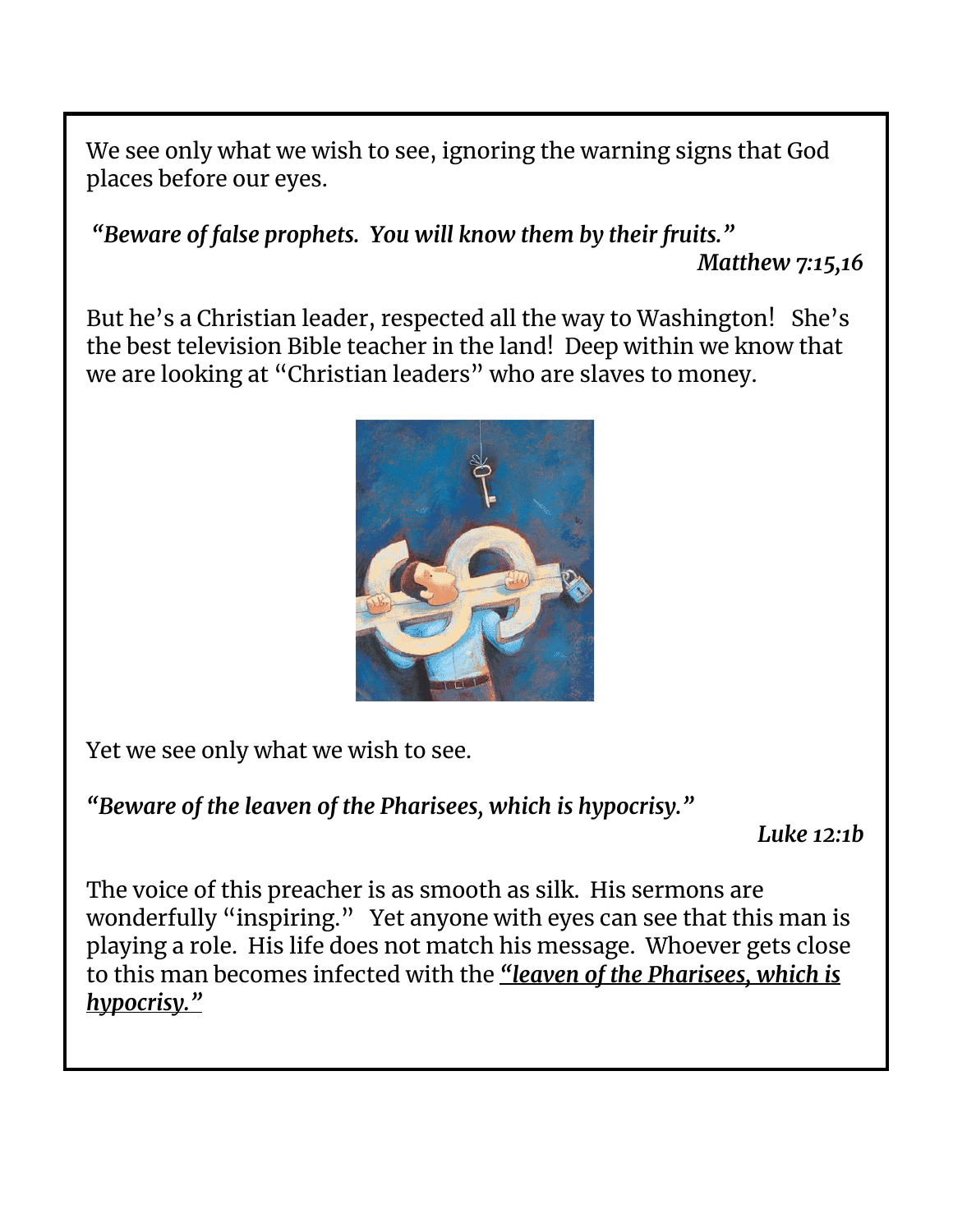

Still, we look at this man and see only what we wish to see.

*"When you see a cloud rising in the west, you say at once, `A shower is coming'; and so it happens. And when you see the south wind blowing, you say, `There will be scorching heat'; and it happens. You hypocrites! You know how to interpret the appearance of earth and sky; but why do you not know how to interpret the present time?"*

*Luke 12:54-56*

It is impossible to "interpret the present time" as long as we see only what we wish to see*.*



*We will survive the coming days of trial only if we see what is happening in the light God gives us---what God wants us to see.*

**The lamp of the body**